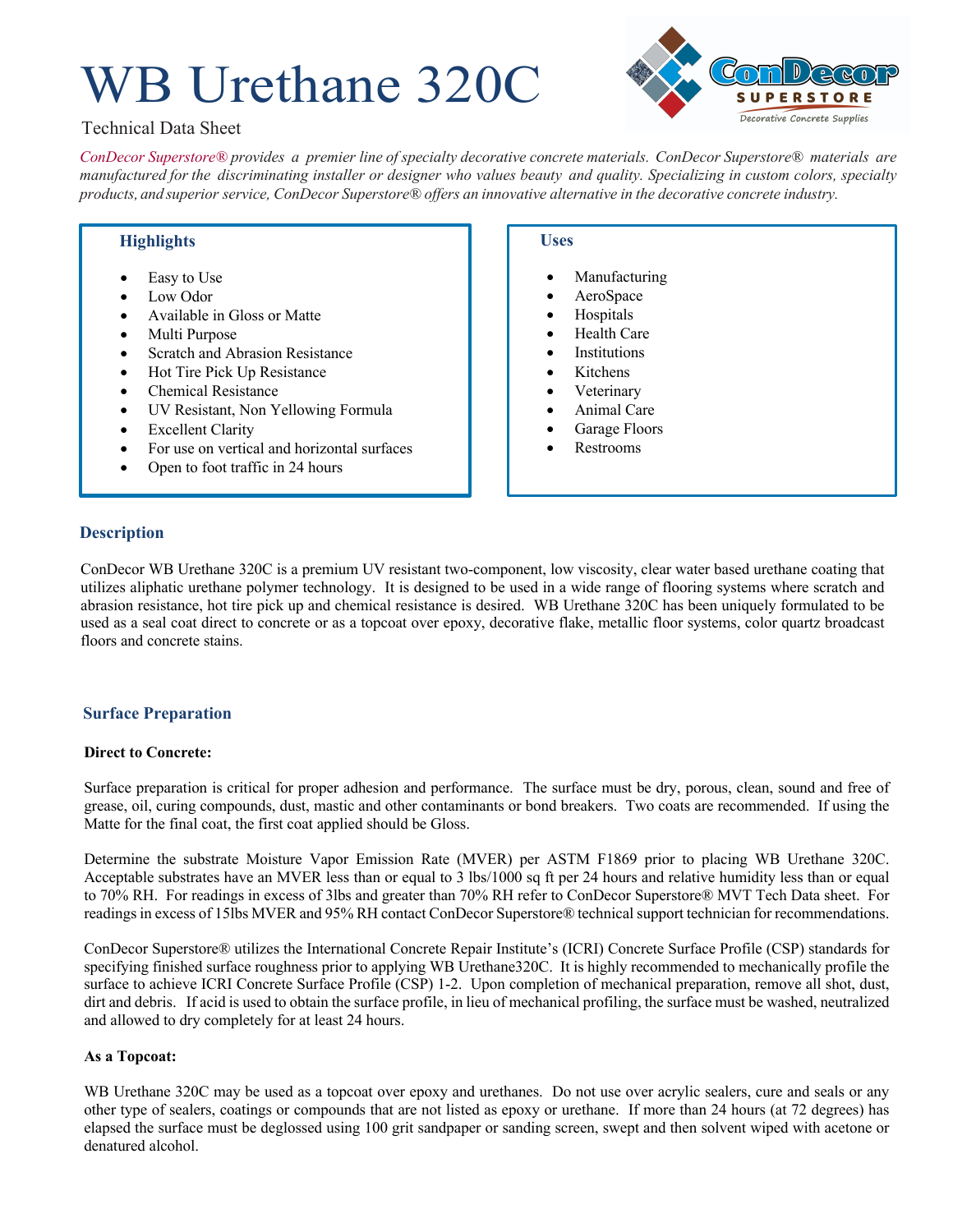## **Packaging**

Available in a 1gallon kit and a 4 gallon kit. The mix ratio is 3 parts A to 1 part B. The 1gallon kit comes prepackaged in this ratio and no parting out is necessary when mixing the full 1gallon kit.

## **Mixing**

Organize work area so that all personnel and equipment are in place before mixing. Pour part A into a bucket (if pigmented premix for 2 minutes at low speed (less than 500 rpm) then add part B and mix for 2 minutes continuing with low speed to avoid air entrapment. Do not mix more than what can be placed within 30 minutes. **DO NOT HAND MIX.** Ensure that the material from the sides and bottom of the bucket have been thoroughly mixed in. Pot life is approximately 1 hour at 75 degrees. Pot life and work times are shortened by higher temperatures. Pouring material onto the floor in ribbons immediately after mixing will extend the work time.

## **Handling Precautions**

For complete instructions on handling and use, consult the corresponding Material Safety Data Sheet before using product. It is the user's responsibility to review instructions and warnings for any ConDecor Superstore® products.

Avoid contact with the skin and use protective equipment as required. Wear protective gloves, protective clothing, eye protection, face protection and appropriate respirator equipment. Use in well ventilated areas. Dispose of contents and containers in accordance to local, state and federal regulations.

#### **Slip and Fall Precautions**

OSHA and the American Disabilities Act (ADA) have now set enforceable standards for slip resistance on pedestrian surfaces. The current coefficient of friction required by ADA is .6 on level surfaces and .8 on ramps. ConDecor Superstore® recommends the use of angular slip resistant aggregate in all coatings or flooring systems that may be exposed to wet, oily or greasy conditions. It is the contractor and end users' responsibility to provide a flooring system that meets current safety standards. ConDecor Superstore® or its sales agents will not be responsible for injury incurred in a slip and fall accident.

## **Application and Clean Up**

ConDecor Superstore® WB Urethane 320 may be applied by1/4" or 3/8" nap roller on horizontal surfaces and 1" nap on vertical surfaces. Tools may be immediately wiped clean with water and then Xylene or other solvents prior to material hardening.

#### **Shelf Life**

ConDecor Superstore® WB Urethane 320C has a 1 year shelf life from date of manufacturing when properly stored in a dry, temperature controlled environment.

#### **Limitations**

- Do not apply to damp concrete
- Concrete must be cured at least 27 days
- Temps need to be above 40ºF or below 95ºF
- Do not apply when relative humidity is above 50%

#### **Warranty**

ConDecor Superstore® WB Urethane 320C is a proprietary product that is warranted to be of uniform quality within manufacturing tolerances. Since control is not exercised over its use, no warranty, expressed or implied, is made as to the effects of such use. Seller and manufacturer's obligation under this warranty shall be limited to refunding the purchase price of that portion of the material proven to be defective. The user assumes all other risks and liabilities resulting from use of this product. If you have any questions, please contact ConDecor Superstore®.

#### **First Aid**

EYES: Flush thoroughly with water, lifting both eyelids. Get immediate medical attention

SKIN: Wash with soap and water. If irritation develops seek medical attention.

INGESTION: Do not induce vomiting. Get immediate medical attention.

INHALATION: Remove to fresh air immediately. If breathing difficulty continues, administer oxygen. Get immediate medical attention.

#### **In Case of Fire**

Use fire extinguishing methods suitable to surrounding conditions.